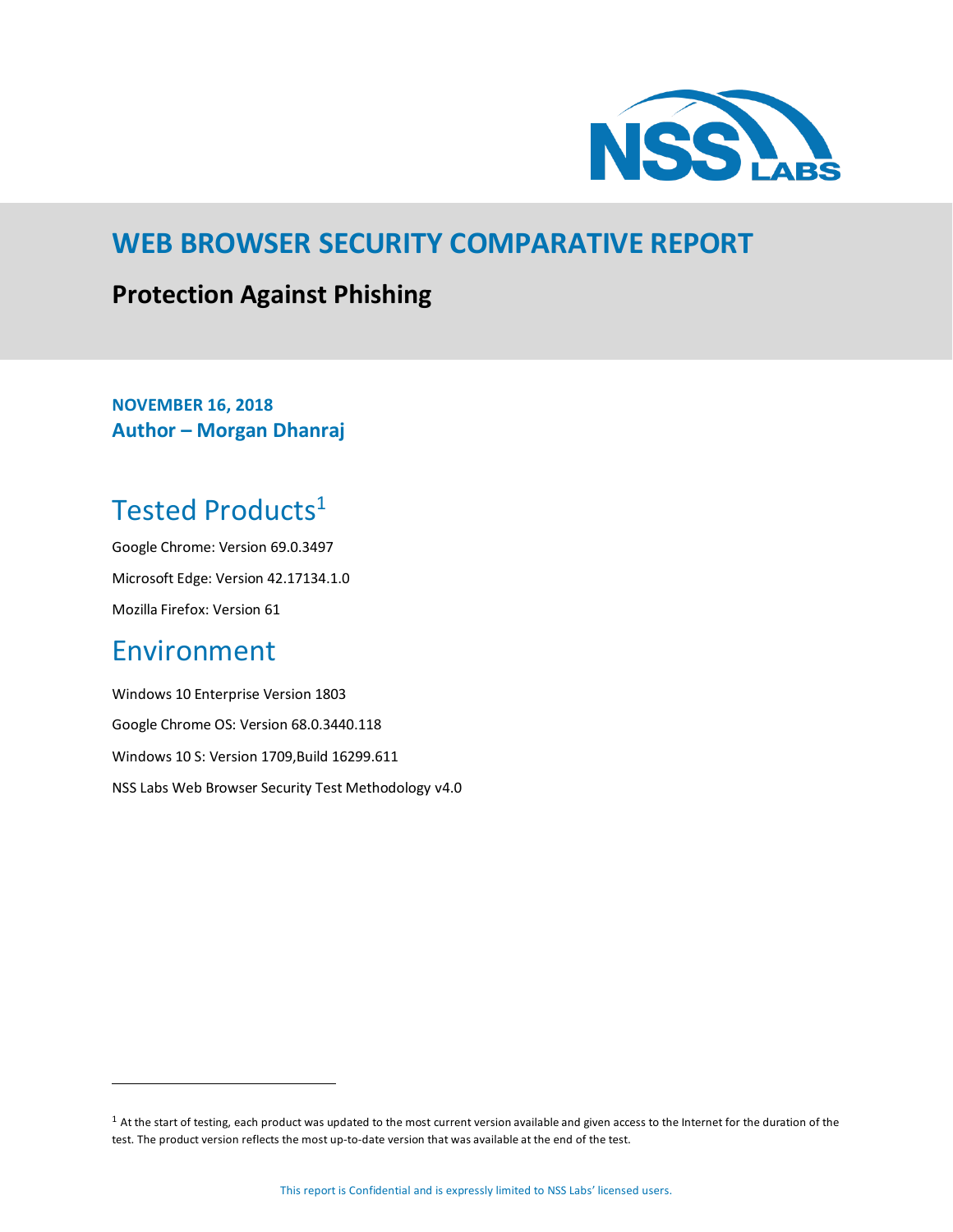### <span id="page-1-1"></span>**Overview**

The results presented in this report were obtained from continuous live testing between September 4, 2018 and September 14, 2018 at the NSS Labs facility in Austin, Texas. This test was conducted free of charge, and NSS did not receive any compensation in return for vendor participation.

This Comparative Report is based on empirically validated evidence gathered by NSS during ten days of continuous testing. Testing was performed every six hours, with new phishing URLs added each test cycle.

Among the most prominent and impactful security threats facing users today are phishing attacks and socially engineered malware (SEM). As such, they have been the primary focus of NSS' continued research and testing of the security effectiveness of browsers. While drive-by downloads and clickjacking are also effective attacks that have achieved much publicity, they represent a smaller percentage of today's threats.<sup>23</sup>



[Figure 1](#page-1-0) depicts the average percentage of phishing attacks blocked throughout the test.

**Figure 1 – Average Block Rate for Phishing Attacks (%)**

<span id="page-1-0"></span>During the test, Microsoft Edge blocked an average of 96.7% phishing URLs; Mozilla Firefox blocked an average of 94.3% phishing URLs, and Google Chrome blocked an average of 94.0% of phishing URLs.

 $\overline{a}$ 

<sup>2</sup> [Kaspersky Security Bulletin. Predictions for 2017.](https://securelist.com/kaspersky-security-bulletin-predictions-for-2017/76660/) Kaspersky Lab

<sup>&</sup>lt;sup>3</sup> [IT threat evolution in Q2 2016. Statistics. Kaspersky Lab](https://securelist.com/analysis/quarterly-malware-reports/75640/it-threat-evolution-in-q2-2016-statistics/)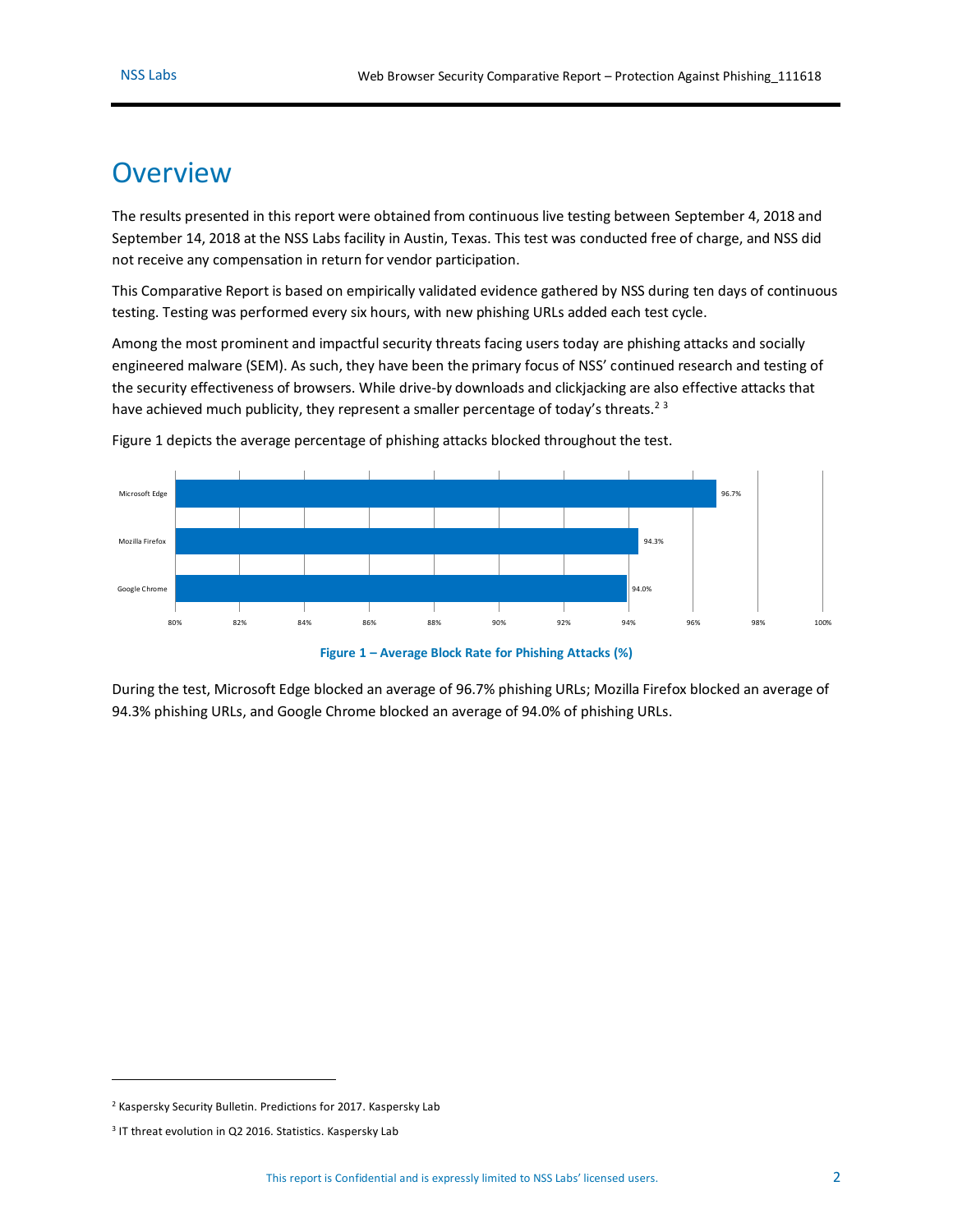# <span id="page-2-0"></span>NSS Labs Findings

- Microsoft Edge demonstrated the highest protection against phishing attacks throughout the test, blocking an average of 96.7% of phishing URLs. Mozilla Firefox provided the second highest protection, blocking an average of 94.3% of phishing URLs.
- Microsoft Edge provided the highest zero-hour protection rate (89.5%).
- NSS did not observe any significant difference in block rates between the Microsoft Edge browser running on Windows 10 and running on Windows 10 S.
- NSS did not observe any significant difference in block rates between the Google Chrome browser running on Windows 10 and running on Chrome OS (Chromebook).
- Products that relied upon the Google Safe Browsing API provided a similar level of protection.

## <span id="page-2-1"></span>NSS Labs Recommendations

- Protection against phishing attacks is just one security attribute of a browser. The capability to block socially engineered malware (SEM) must also be factored into any overall assessment of a browser's security.
- When considering browser security, users should minimize risk by selecting browsers with higher phishing block rates, consistency of protection, and early protection against new threats.
- Augment browser protection with education to protect against attacks that succeed in bypassing browser protections.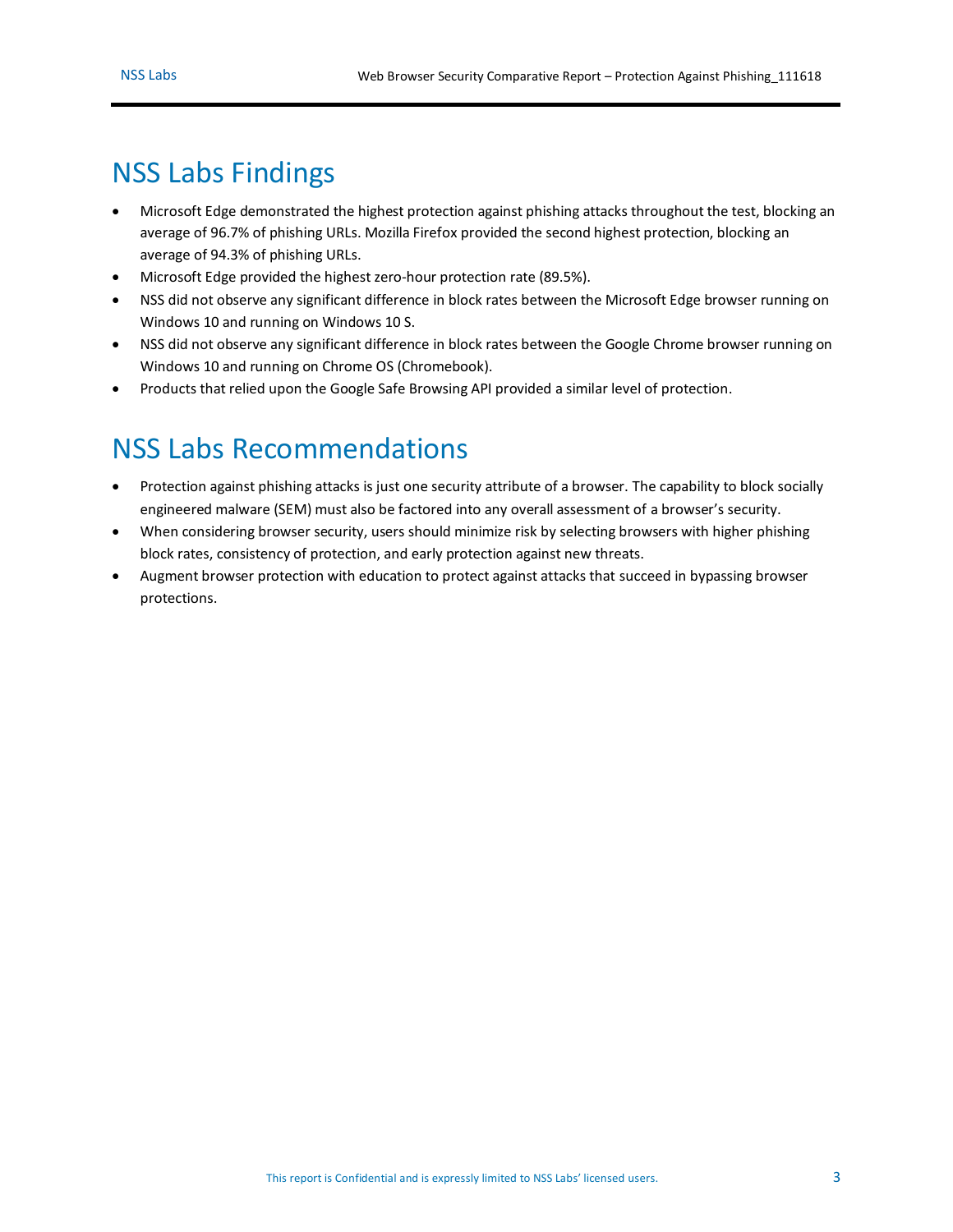### **Table of Contents**

### **Table of Figures**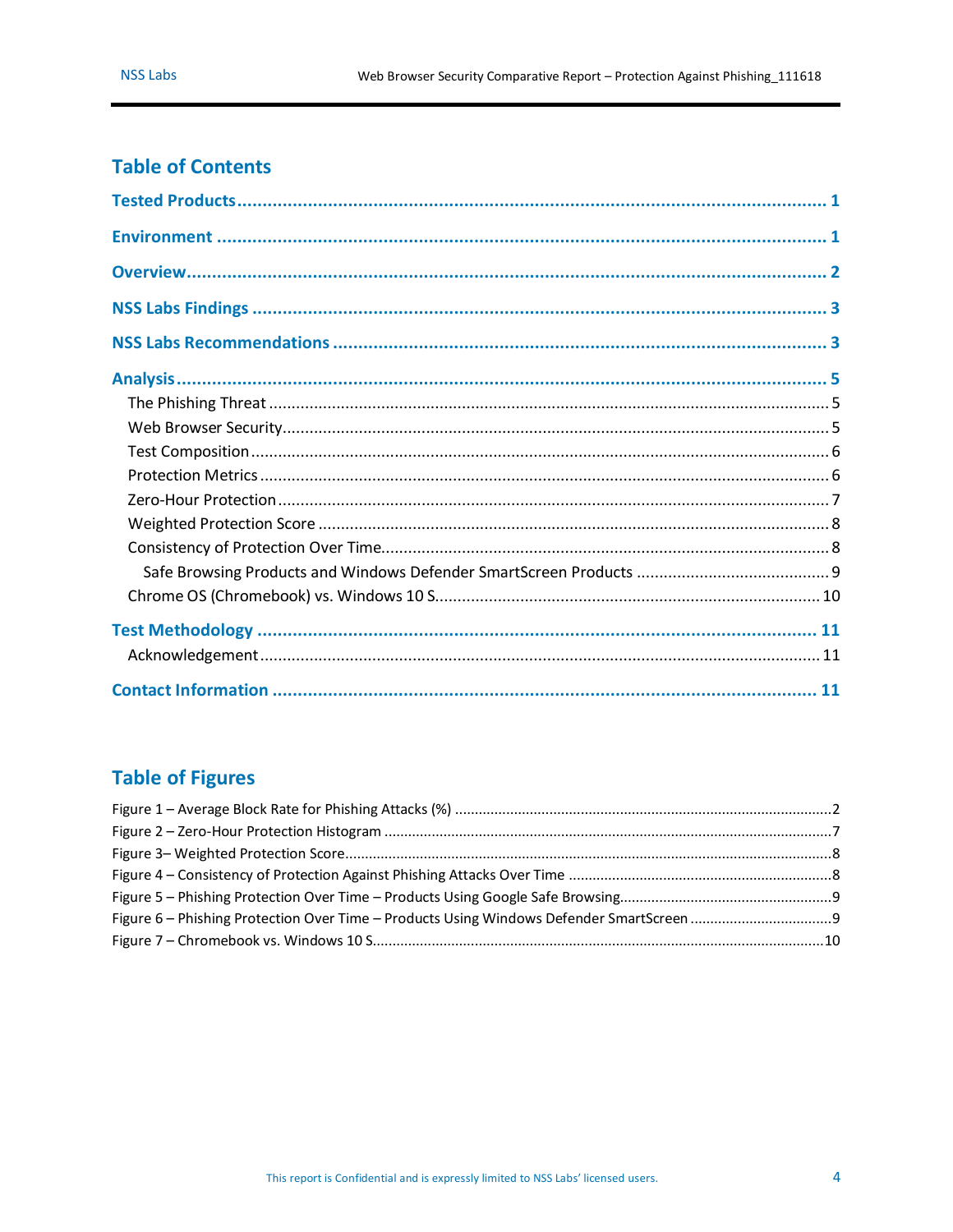### <span id="page-4-0"></span>Analysis

Long before the Greeks hid a group of soldiers in a wooden gift horse (Trojan horse), social engineering was a popular tool for con artists and other criminals deceiving people for their own personal gain. Phishing is the natural application of modern technology to social engineering by criminals perpetrating this proven attack strategy. Web browsers are in a unique position to combat phishing and other criminal activities by warning potential victims that they are about to stray onto a malicious website. Since phishing sites have a short lifespan, it is essential that the site is discovered, validated, classified, and added to the reputation system as quickly as possible. This explains the correlation between average-time-to-block and catch rate. A good reputation system must be both accurate and fast in order to realize high catch rates.

In this report, NSS studied the ability of leading web browsers to protect against phishing. In a companion report, NSS reports the findings of the protection capabilities of web browsers against socially engineered malware. (See NSS' Web Browser Security Comparative Report: Protection Against Socially Engineered Malware.)

#### <span id="page-4-1"></span>**The Phishing Threat**

"Phishing" attacks can be constructed using two basic methods. The first type of attack attempts to persuade a victim to provide personal information to the attacker. The information may be credit card details, login information for email or social media accounts, or other personal information that can be used for identity theft and other information-based attacks. The second type of phishing attack attempts to lure users into installing a malicious application or navigating to a website where malicious software will be installed through the exploitation of vulnerable software. Common to both phishing attacks is that they arrive via email, instant messages, SMS messages, and links on social networking sites.

Phishing attacks pose significant risk to individuals and organizations alike, by threatening to compromise or acquire sensitive personal and corporate information. The Anti-Phishing Working Group (APWG) reported a total of 264,483 unique email phishing campaigns in the second quarter of 2018.<sup>4</sup> Phishing attacks are becoming increasingly complex and sophisticated, making them harder to detect and more difficult to prevent.

#### <span id="page-4-2"></span>**Web Browser Security**

The evolution of the browser can be compared to the evolution of antivirus software. Where antivirus software once detected only self-replicating threats, and then Trojans, and eventually diverse types of threats, browsers initially dealt primarily with annoyances such as pop-ups and cookies and then were required to tackle more serious security issues. Phishing websites are among the top threats that the browser must protect against. This report examines the abilities of three different web browsers to protect users from live phishing attacks.

To protect against phishing, browsers utilize cloud-based reputation systems that scour the Internet for malicious websites and then categorize content accordingly, either by adding it to blacklists or whitelists, or by assigning it a score (depending on the vendor's approach). These categorization techniques may be performed manually and/or automatically.

 $\overline{a}$ 

<sup>4</sup> [APWG Phishing Activity Trends Report](http://docs.apwg.org/reports/apwg_trends_report_q2_2018.pdf)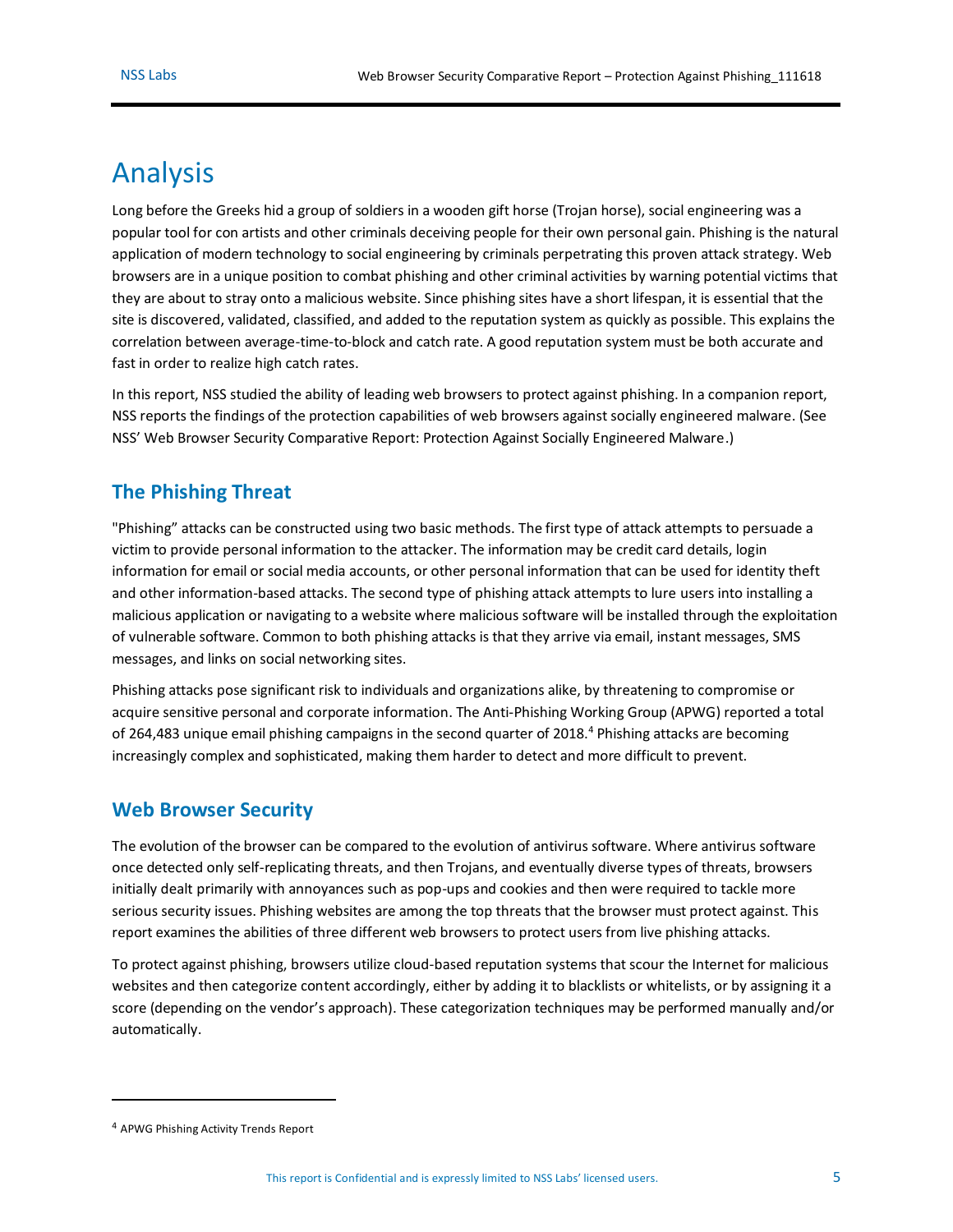The second functional component of protection against phishing involves the web browser requesting reputation information from the cloud-based reputation systems about specific URLs and then warning against or blocking specific URLs.

If results indicate that a website is "bad," the web browser redirects the user to a warning message explaining that the URL is malicious. Some programs also include additional educational content. Conversely, if a website is determined to be "good," the web browser takes no action and the user remains unaware that a security check was just performed by the browser.

#### <span id="page-5-0"></span>**Test Composition**

Data in this report spans a testing period of nine days between September 4, 2018 and September 14, 2018. All testing was performed at the NSS testing facility in Austin, TX. During the test, NSS engineers routinely monitored connectivity to ensure the browsers under test could access the phishing URLs, as well as browser reputation services in the cloud.

The test comprised 56,669 test cases that included 2,943 unique and suspicious URLs. Ultimately, 790 URLs met the NSS validation criteria (i.e., active and malicious) and were included as part of the test. On average, 21 new validated URLs were added to the test set per day; the number of URLs added varied according to fluctuating levels of criminal activity. Testing was performed every six hours, with new phishing URLs added each test cycle.

#### <span id="page-5-1"></span>**Protection Metrics**

The average block rate for phishing attacks is a key metric against which browsers are tested. Consistency of protection, the amount of time required to add protection for new URLs, and zero-hour protection are also important metrics and thus are included in this report.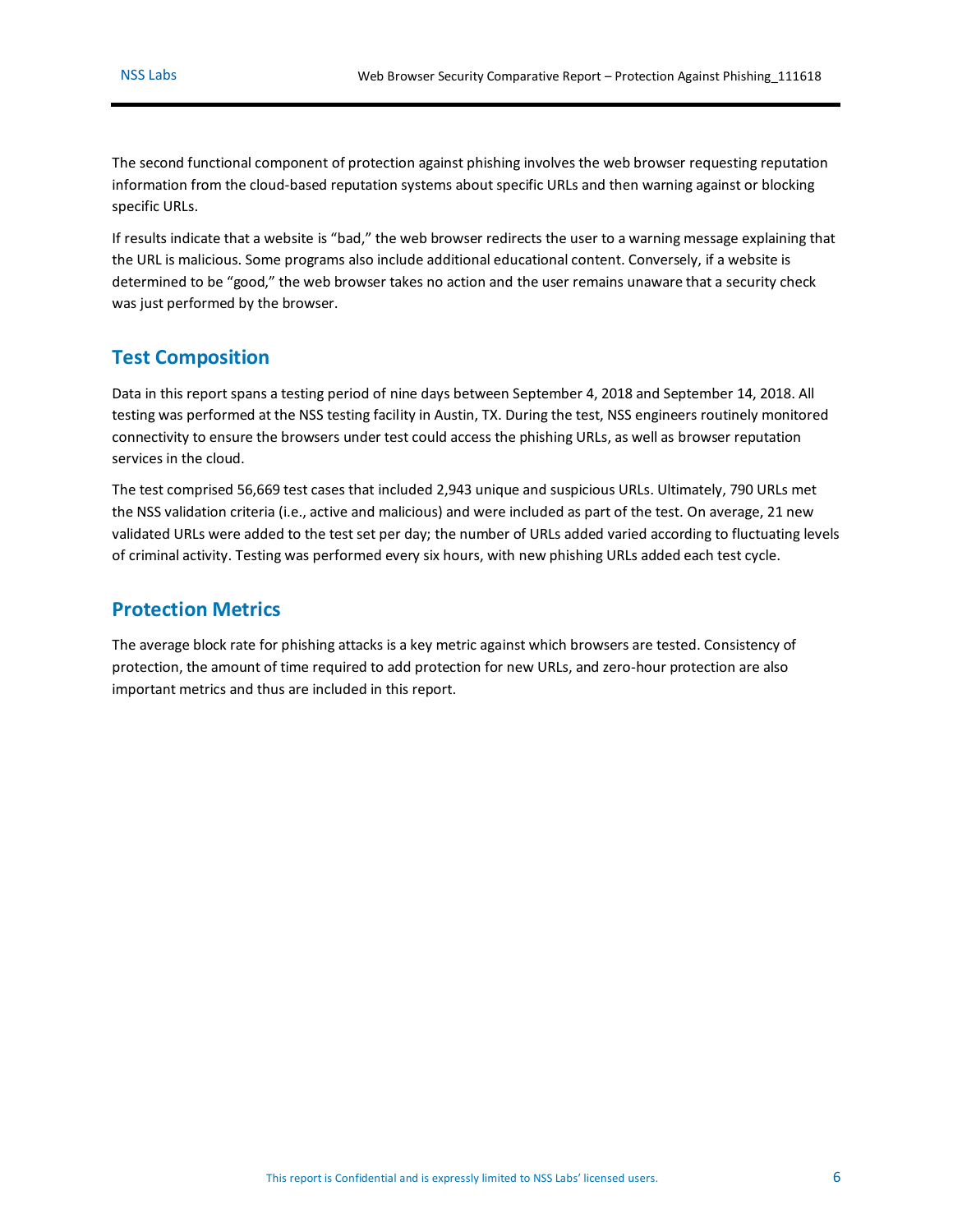#### <span id="page-6-0"></span>**Zero-Hour Protection**

Immediate protection against new phishing URLs is critical. As phishing sites are discovered, they are taken down, and often within a relatively short amount of time. Products that fail to add protection in a timely manner may be too late to counter a threat. [Figure 2](#page-6-1) shows how long each browser took to block a phishing site once the threat was introduced into the test cycle. Within the seven-day window, cumulative protection rates are calculated each day until threats are blocked.



**Figure 2 – Zero-Hour Protection Histogram**

<span id="page-6-1"></span>During the test, Microsoft Edge demonstrated a zero-hour protection rate of 89.5% against phishing attacks. Microsoft Edge blocked 10.8% more phishing attacks than Google Chrome and 12.2% more phishing attacks than Mozilla Firefox during zero-hour protection testing. By the end of the seventh day of testing, Microsoft Edge was maintaining a 2% lead over Google Chrome and a 2.1% lead over Mozilla Firefox.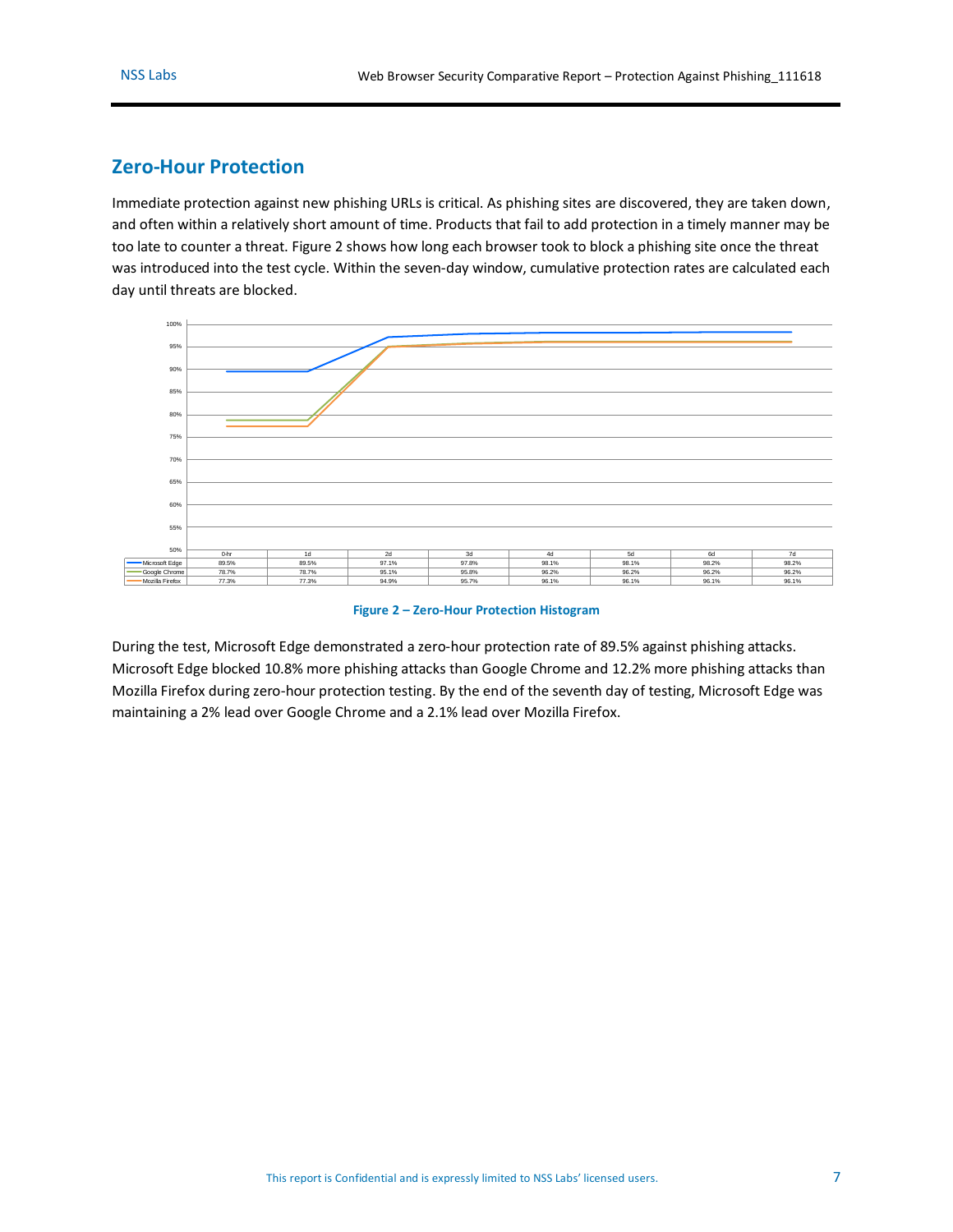### <span id="page-7-0"></span>**Weighted Protection Score**

Once the time to add protection is known, NSS can better represent a web browser's protection against phishing attacks by assigning a greater value (or weighting) to those browsers adding protection more quickly than those browsers adding protection more slowly. By applying this weighting to the protection score over the seven-day period, the zero-hour protection of a browser. can be more accurately depicted. [Figure 3](#page-7-2) depicts the weighted protection score for each browser.

| Time to Protect         | Microsoft Edge | Google Chrome | <b>Mozilla Firefox</b> |
|-------------------------|----------------|---------------|------------------------|
| 0-Hour                  | 89.0%          | 79.0%         | 77.0%                  |
| 1 day                   | 89.0%          | 79.0%         | 77.0%                  |
| 2 days                  | 97.0%          | 95.0%         | 95.0%                  |
| 3 days                  | 98.0%          | 96.0%         | 96.0%                  |
| 4 days                  | 98.0%          | 96.0%         | 96.0%                  |
| 5 days                  | 98.0%          | 96.0%         | 96.0%                  |
| 6 days                  | 98.0%          | 96.0%         | 96.0%                  |
| 7 days                  | 98.0%          | 96.0%         | 96.0%                  |
| <b>Protection Score</b> | 93.6%          | 87.9%         | 87.0%                  |

**Figure 3– Weighted Protection Score**

### <span id="page-7-2"></span><span id="page-7-1"></span>**Consistency of Protection Over Time**

Throughout the test, new phishing URLs were added daily, and URLs that were either no longer reachable or no longer delivering phishing URLs were removed. Each data point represents protection at a specific point in time. If a URL was blocked early on, this improved a browser's score for consistency of protection over time. Alternatively, if the browser did not block the URL, this lowered its score.

| 100%  | ------------------------<br>------                                                                                                                                                                                                   |
|-------|--------------------------------------------------------------------------------------------------------------------------------------------------------------------------------------------------------------------------------------|
| 90%   | <u> Albanya (Albanya Albanya Albanya) a Manazarta (Albanya Albanya Albanya Albanya Albanya Albanya Albanya (Albanya Albanya Albanya Albanya Albanya Albanya Albanya Albanya (Albanya Albanya Albanya Albanya Albanya Albanya Alb</u> |
| 80%   |                                                                                                                                                                                                                                      |
| 70%   |                                                                                                                                                                                                                                      |
| 60% - |                                                                                                                                                                                                                                      |
| 50%   |                                                                                                                                                                                                                                      |
| 40%   |                                                                                                                                                                                                                                      |
| 30%   |                                                                                                                                                                                                                                      |
| 20%   |                                                                                                                                                                                                                                      |
| 10%   |                                                                                                                                                                                                                                      |
| 0%    |                                                                                                                                                                                                                                      |
|       | Google Chrome Mozilla Firefox - Microsoft Edge -----Test Average                                                                                                                                                                     |
|       |                                                                                                                                                                                                                                      |

<span id="page-7-3"></span>**Figure 4 – Consistency of Protection Against Phishing Attacks Over Time**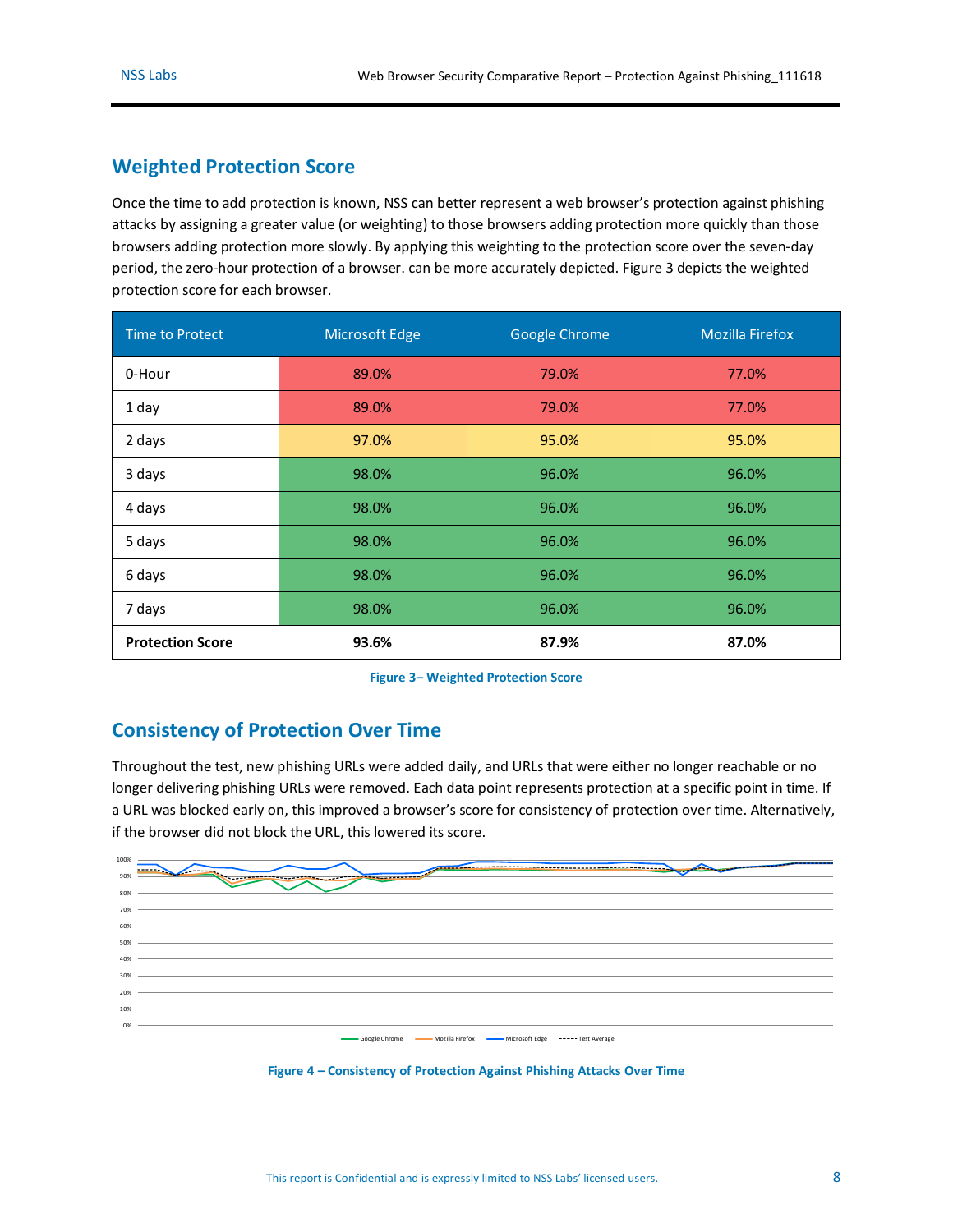#### <span id="page-8-0"></span>**Safe Browsing Products and Windows Defender SmartScreen Products**

Google Chrome, Apple Safari, and Mozilla Firefox use the Safe Browsing API to provide protection against phishing Attacks. NSS measured the efficacy of phishing protection across browsers that rely on the Safe Browsing API and concluded that there were only minimal differences in the scores.



**Figure 5 – Phishing Protection Over Time – Products Using Google Safe Browsing** 

<span id="page-8-1"></span>



<span id="page-8-2"></span>**Figure 6 – Phishing Protection Over Time – Products Using Windows Defender SmartScreen**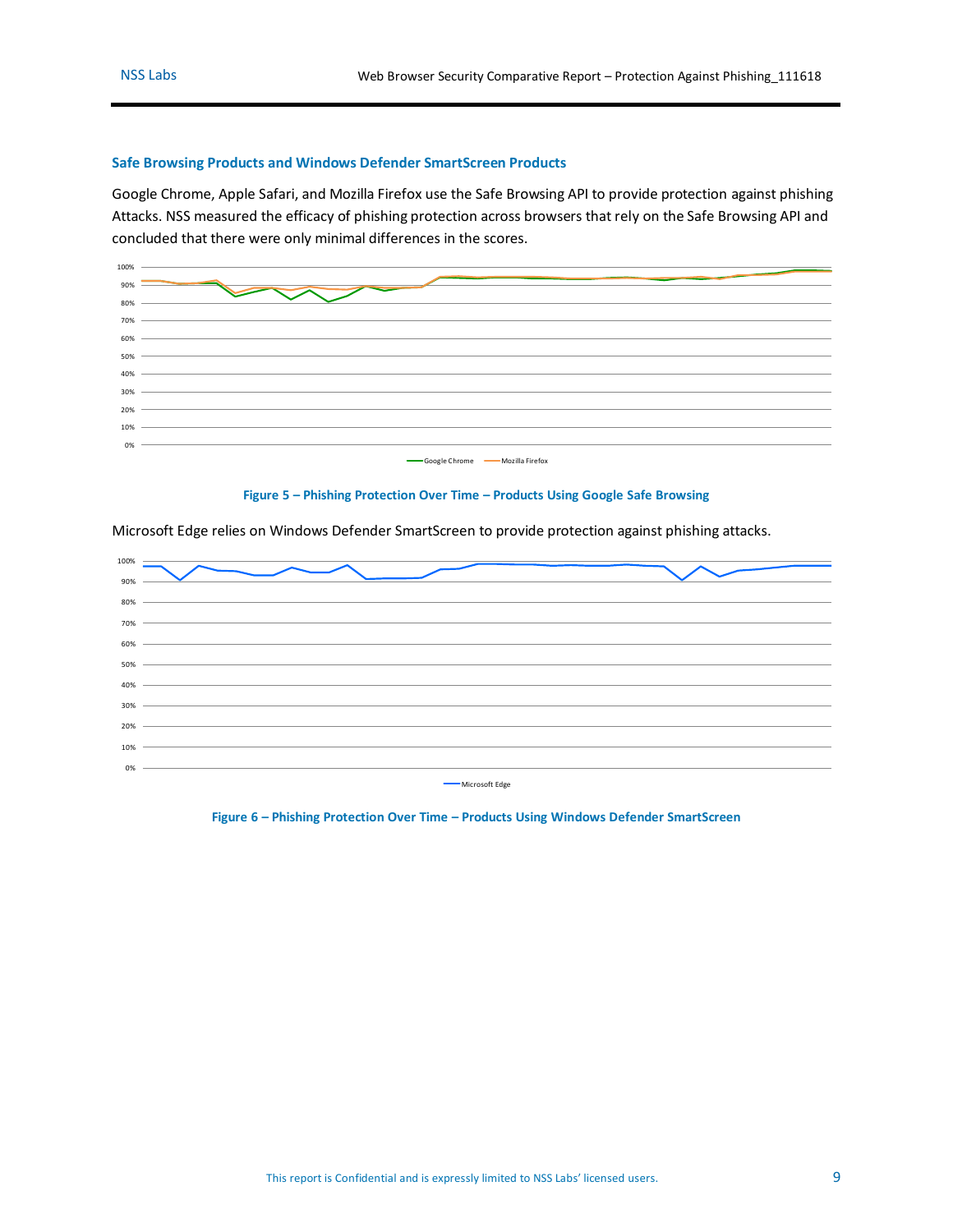### <span id="page-9-0"></span>**Chrome OS (Chromebook) vs. Windows 10 S**

NSS received a large number of requests from clients in the education sector to evaluate the security of Chrome OS (Chromebooks) and Windows 10 S. NSS measured the security efficacy of running Google Chrome on Windows versus running Google Chrome on Chromebooks. Additionally, NSS measured the security efficacy of running Microsoft Edge on Windows 10 versus running Microsoft Edge on Windows 10 S. [Figure 7](#page-9-1) depicts the results for protection against phishing.

No significant differences were observed between the Edge browser running on Windows 10 or Windows 10 S, but Microsoft Edge on Windows 10 S performed better than Google Chrome on Chrome Pixel.

<span id="page-9-1"></span>

**Figure 7 – Chromebook vs. Windows 10 S**